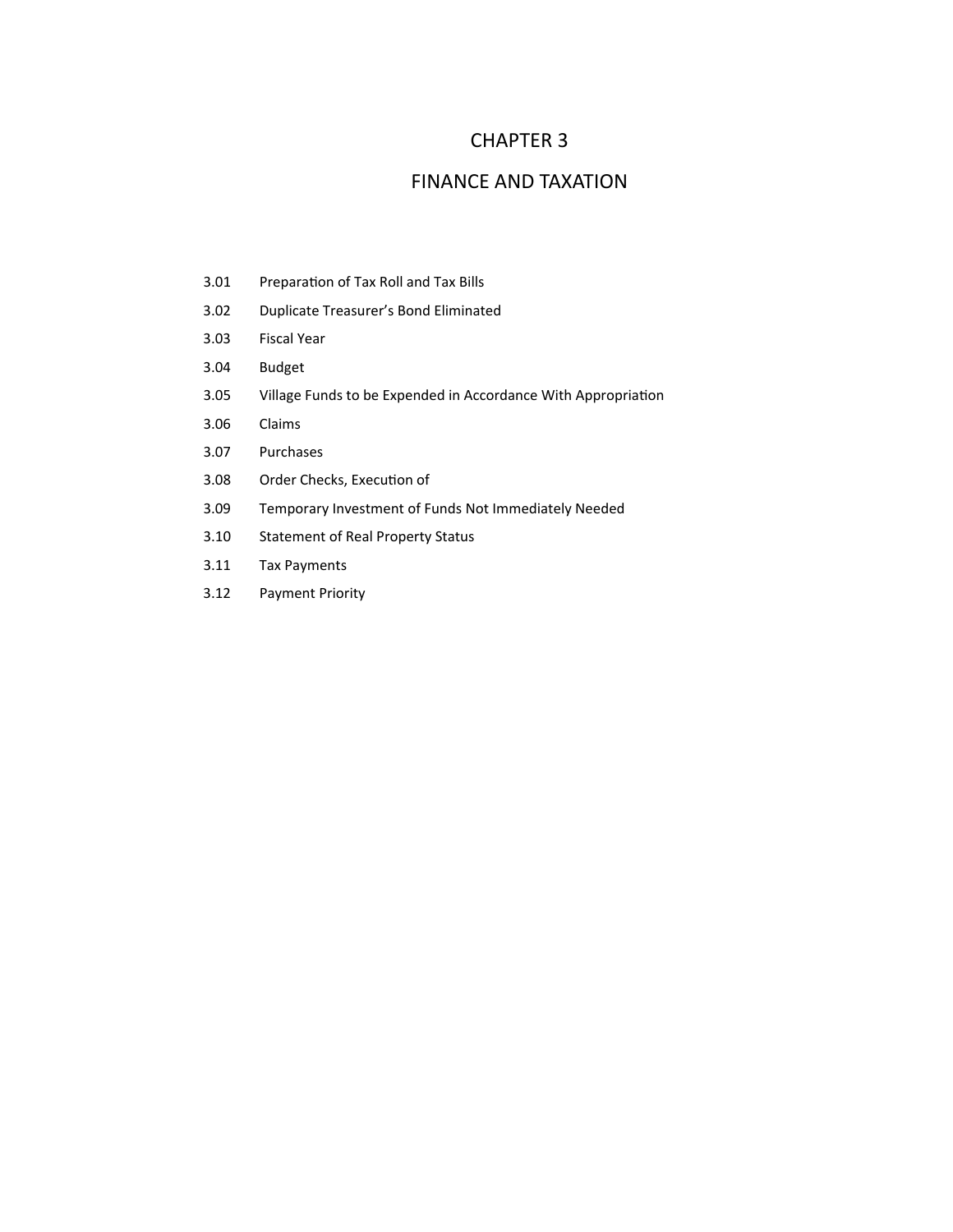**3.01 PREPARATION OF TAX ROLL AND TAX BILL.** (1) TAX ROLL. The Treasurer shall prepare the tax roll which shall contain the information required under §70.65(2), Wis. Stats., and the format of the tax roll shall confirm to the form prescribed by the Department of Revenue under §70.09(3), Wis. Stats.

 (2) PROPERTY TAX BILLS. The County Clerk shall prepare the real and personal property tax bills pre‐ scribed by the Department of Revenue. The tax bills shall contain the information required under §74.09(3) and (4), Wis. Stats., and shall be mailed to each property taxpayer or the taxpayer's designee as prescribed in §74.09(5), Wis. Stats.

 (3) DELIVERY OF TAX ROLL. (a) Except as provided in par. (b) below, the tax roll shall be delivered to the Treasurer on or before December 8 of each year.

 (b) In the event the tax roll is not delivered on or before December 8, taxpayers paying escrow property taxes in excess of the amount owed on or before December 31 shall be reimbursed the excess amount within 15 business days of the date paid.

 **3.02 DUPLICATE TREASURER'S BOND ELIMINATED.** (1) BOND ELIMINATED. The Village elects not to give the bond on the Treasurer, provided for by §70.67(1), Wis. Stats.

 (2) VILLAGE LIABLE FOR DEFAULT OF TREASURER. Pursuant to §70.67(2), Wis. Stats., the Village shall pay, if the Treasurer fails to do so, all State and County taxes required by law to be paid by such Treasurer to the County Treasurer.

**3.03 FISCAL YEAR.** The calendar year shall be the fiscal year.

 **3.04 BUDGET.**  (1) DEPARTMENTAL ESTIMATES. When requested by the Village Treasurer, each year each officer, department and committee shall file with the Treasurer an itemized statement of disbursements made to carry out the powers and duties of such officer, department or committee during the preceding fiscal year, and a detailed statement of the receipts and disbursements on account of any special fund under the supervision of such officer, department or committee during such, and of the conditions and management of such fund; also detailed estimates of the matters for the current fiscal year and for the ensuing fiscal year. Such statements shall be presented in the form prescribed by the Treasurer and shall be designated as "Departmental Estimates" and shall be as nearly uniform as possible for the main division of all departments.

(2) PREPARATION OF. Each year the Village President, with the assistance of the Treasurer and after consulting with the department heads, shall prepare and submit to the Board a proposed budget presenting a financial plan for conducting the affairs of the Village for the ensuing calendar year. The budget shall include the following information:

(a) The expense of conducting each department and activity of the Village for the ensuing fiscal year and corresponding items for the current year and last preceding fiscal year, with reasons for increase or decrease recommended as compared with appropriations for the current fiscal year.

(b) An itemization of the amount of money to be raised from general property taxes which, with income from other sources, will be necessary to meet the proposed expenditures.

(c) Such other information as may be required by the Village Board and State law. The Board shall publish a summary of the budget as required by law and provide a reasonable number of copies of the detailed budget thus prepared for distribution to citizens.

(3) RESOLUTION, HEARING. The Village President shall submit to the Village Board, at the time the annual budget is submitted, the draft of an appropriation resolution providing for the expenditures proposed for the ensuing fiscal year. Upon the submission of the proposed resolution to the Board, it shall be deemed to have been regularly introduced therein. The Board shall hold a public hearing on the budget and the propsed appropriation resolution, as required by law. Following the public hearing, the proposed appropriation resolution may be changed or amended and shall take the same course as other ordinances.

 (4) BUDGET SUMMARY. The Treasurer shall prepare a summary of the budget and a reasonable number of copies thereof for citizens and shall publish the notice required under §65.90(3)(a), Wis. Stats. Pursuant to §65.90(3)(b), Wis. Stats., the budget summary shall include the following:

- (a) All Expenditures, by major expenditure category.
- (b) All revenues, by major revenue source.
- (c) Any financing source and use not included under pars. (a) and (b) above.
- (d) All beginning and year end fund balances.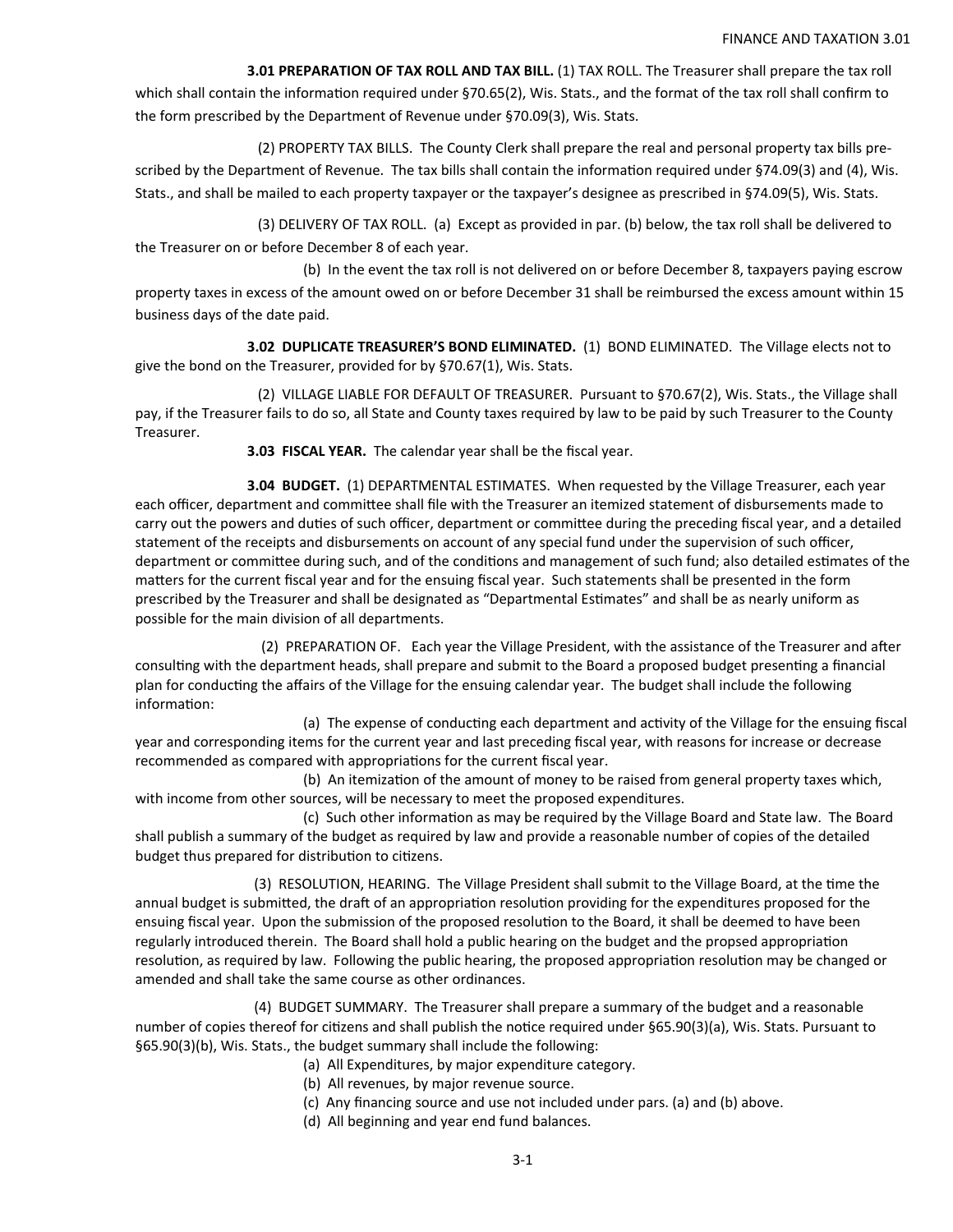(5) CHANGES IN BUDGET. The Village Board may, pursuant to §65.90(5), Wis. Stats., at any time by a 2/3 vote of the entire membership, transfer any portion of an unencumbered balance of any appropriation to any other purpose or object. Notice of such transfer shall be given by publication within 10 days thereafter in the official Village newspaper.

 **3.05 VILLAGE FUNDS TO BE EXPENDED IN ACCORDANCE WITH APPROPRIATION.** No money shall be drawn from the treasury of the Village, nor shall any obligation for the expenditure of money be incurred, except in pursuance of the annual resolution, or of such resolution when changed as authorized in sub. 3.04(3) of this chapter. At the close of each fiscal year, any unencumbered balance of an appropriation shall revert to the general fund and shall be subject to re-appropriation; but appropriations may be made by the Village Board, to be paid out of the income of the current year, in furtherance of improvements or other objects or works which will not be completed within such year, and any such appropriation shall continue in force until the purpose for which it was made shall have been accomplished or abandoned.

 **3.06 CLAIMS.** All claims shall be reviewed by the Treasurer and the Village President before payment. Village Board approves all unpaid bills at the Village Board Meeting. The Treasurer may make such immediate payments as may be necessary for weekly or semi‐monthly payrolls, social security and health and life insurance premiums, contracted services and utility bills.

 **3.07 PURCHASES.**  No equipment or supplies shall be purchased by any person unless previously budget‐ ed and approved by the Village President. However, emergency purchases not to exceed \$500 may be approved by the Treasurer.

**3.08 ORDER CHECKS, EXECUTION OF.** All disbursements of the village shall be by order check which shall not be valid unless signed by the Village President, or appointed trustee and the Treasurer.

**3.09 TEMPORARY INVESTMENT OF FUNDS NOT IMMEDIATELY NEEDED.** The Treasurer may invest any Village funds not immediately needed pursuant to §§66.0603(1) and 219.05, Wis. Stats.

 **3.10 STATEMENT OF REAL PROPERTY STATUS.** The Treasurer is authorized to prepare a Statement of Real Property status form to be used to provide information often requested for transfers of real property such as the amount of outstanding special assessments; deferred assessments; changes in assessments; amount of taxes; outstanding water, electric and sewer bills; current water, electric and sewer bills; contemplated improvements; floodplain status; violations of the building and health codes and similar information. Any such information sought shall be provided to the person requesting it on said form. The Village shall collect a fee provided in the Village Fee Schedule on file in the office of the Treasurer for furnishing such information on said form.

**3.11 TAX PAYMENTS.** (1) TO WHOM PAYMENTS MADE. (a) Payments made on or before January 31 shall be made to the Village Treasurer.

(b) All other payments shall be made to the County Treasurer.

 (2) DELINQUENT FIRST INSTALLMENT. If the first installment of taxes on real property is not paid on or before January 31, the entire amount of the taxes remaining unpaid is delinquent as of February 1.

 (3) DELINQUENT SECOND INSTALLMENT. If the second installment of taxes on real property is not paid on or before July 31, the entire amount of the taxes remaining unpaid is delinquent as of August 1.

 (4) DELINQUENT ANNUAL PAYMENT. (a) If all special assessments, special charges, special taxes and personal property taxes due under sub. (2) above are not paid in full on or before January 31, the amounts unpaid are de‐ linquent as of February 1.

 (b) If any special assessments, special charges and special taxes are entered in the tax roll as charges against a parcel of real property and are delinquent under par. (a) above, the entire annual amount of real property taxes on that parcel which is unpaid is delinquent as of February 1.

 (5) PAYMENT OF DELINQUENT PAYMENTS, INTEREST AND PENALTY. (a) All real property taxes that become delinquent shall be paid, together with interest and penalties charged from the preceding February 1, to the County Treasurer.

 (b) All personal property taxes, special assessment, special charges that become delinquent shall be paid, together with interest and penalties charged from the preceding February 1, to the Treasurer.